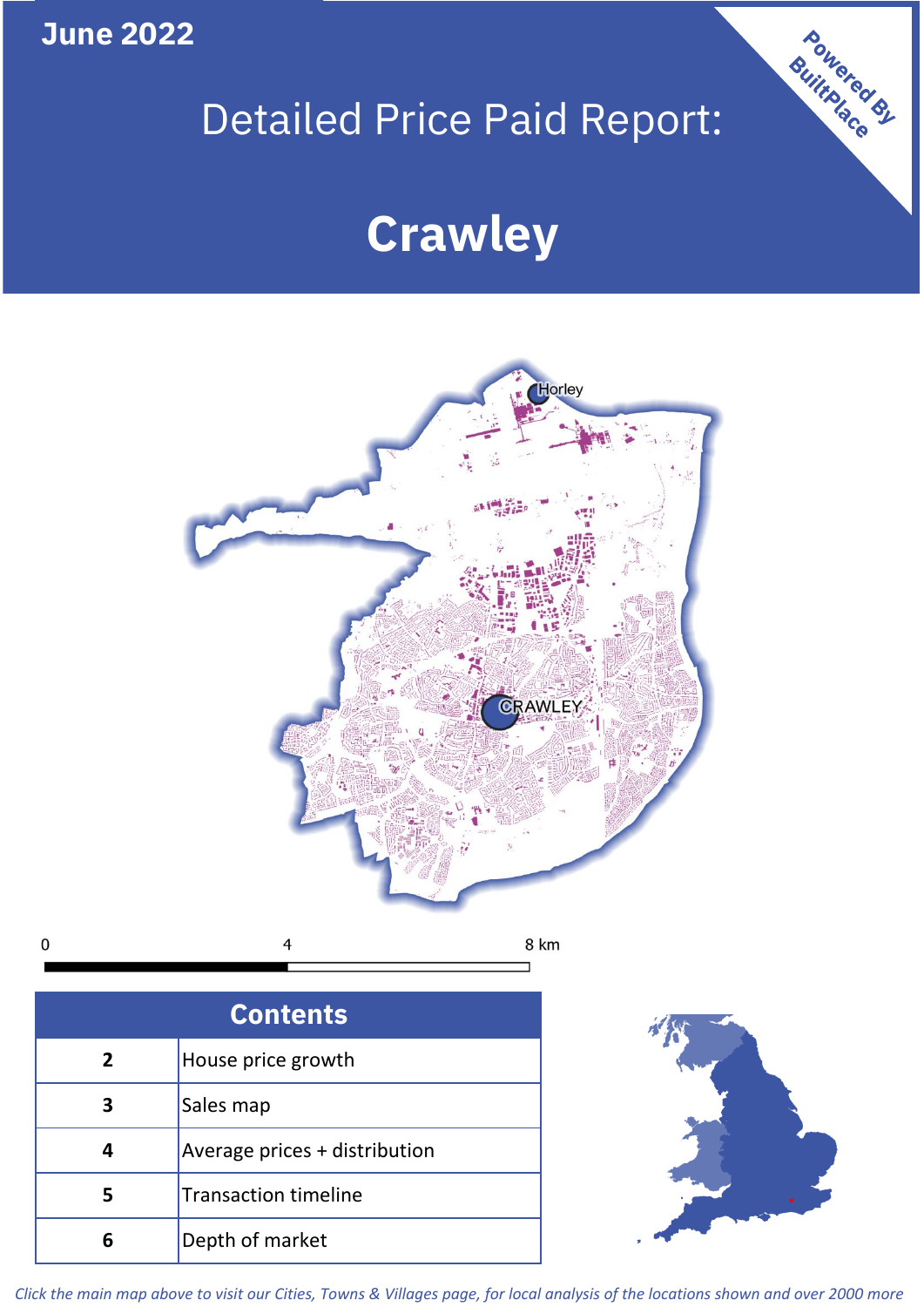# **Headline Data**

|                     | <b>Current level</b> | 3 month | <b>Annual</b> | 5 year  | 10 year |
|---------------------|----------------------|---------|---------------|---------|---------|
| <b>House prices</b> | £317,374             | 1.1%    | 11.7%         | 15.3%   | 75.3%   |
| <b>Transactions</b> | 1,506                | $-7.0%$ | 42.9%         | $-7.7%$ | 21.8%   |

# **House Price Growth (April 2022 data)**

#### *Annual Change in House Prices*



House prices in Crawley grew by 11.7% in the 12 months to April 2022 (based on 3-month smoothed data). By comparison national house prices grew by 10.7% and prices in the South East grew by 11.5% over the same period.

Crawley house prices are now 57.1% above their previous peak in 2007, compared to +60.7% for the South East and +52.9% across England.



#### *Year-To-Date Change in House Prices, December to April*

Local prices have grown by 1.7% in 2022 so far, compared to a fall of 3.0% over the same period last year.

#### *Source: OS OpenData; UK House Price Index (Contains HM Land Registry data © Crown copyright)*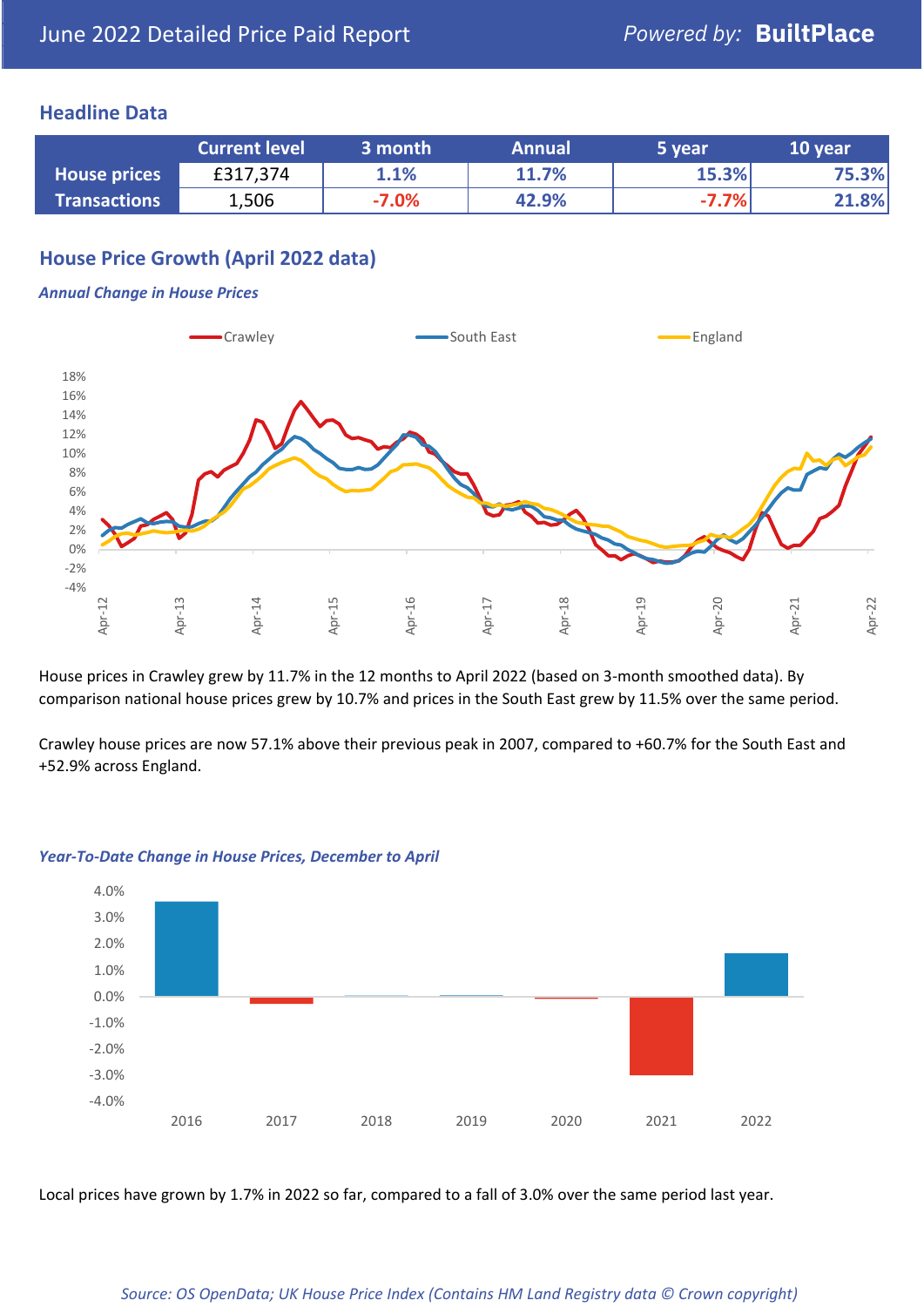# **House Price Map**

# *12 months to April 2022*



*Each point is one postcode, coloured by the average value relative to all sales in this local authority (price bands are LA-specific quintiles).*

**Map Key**

| Min      | <b>Max</b> |                            |
|----------|------------|----------------------------|
| Up to    | £238,000   | 1st quintile / lowest 20%  |
| £238,000 | £287,000   | 2nd quintile               |
| £287,000 | £323,000   | 3rd quintile               |
| £323,000 | £386,000   | 4th quintile               |
| £386,000 | and over   | 5th quintile / highest 20% |

### *Source: OS OpenData; UK House Price Index (Contains HM Land Registry data © Crown copyright)*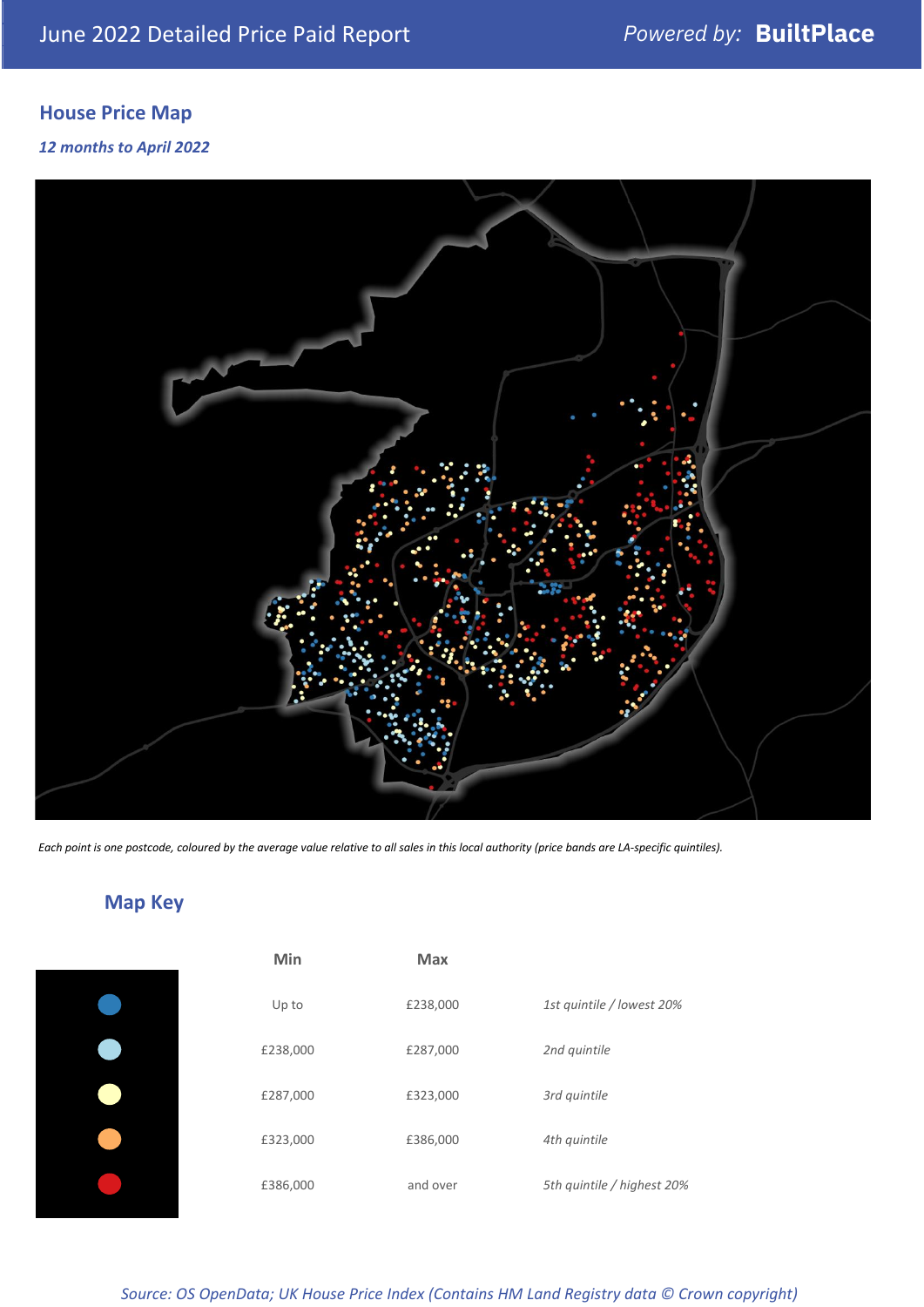# **Average House Price by Property Type**

# *12 months to April 2022*



|                 | <b>New</b>           | <b>Second hand</b> |  |
|-----------------|----------------------|--------------------|--|
| <b>Flat</b>     | No recorded<br>sales | £198,777           |  |
| <b>Terraced</b> | £345,000             | £350,361           |  |
| Semi-detached   | No recorded<br>sales | £364,803           |  |
| <b>Detached</b> | No recorded<br>sales | £534,019           |  |

# **House Price Distribution by Year**

*All properties, by price band and calendar year (2020 = year to date)*

|                    | 1997 | 2002 | 2007 | 2012 | 2017 | 2019 | 2020 |
|--------------------|------|------|------|------|------|------|------|
| <b>Under £100k</b> | 82%  | 22%  | 2%   | 3%   | 1%   | 1%   | 1%   |
| £100-200k          | 17%  | 64%  | 49%  | 58%  | 11%  | 8%   | 8%   |
| E200-300k          | 0%   | 12%  | 38%  | 28%  | 48%  | 38%  | 29%  |
| £300-400k          | 0%   | 2%   | 7%   | 8%   | 28%  | 34%  | 43%  |
| £400-500k          | 0%   | 0%   | 3%   | 3%   | 9%   | 10%  | 11%  |
| <b>£500k-1m</b>    | 0%   | 0%   | 1%   | 0%   | 4%   | 8%   | 7%   |
| £1-2m              | 0%   | 0%   | 0%   | 0%   | 0%   | 0%   | 0%   |
| <b>Over £2m</b>    | 0%   | 0%   | 0%   | 0%   | 0%   | 0%   | 1%   |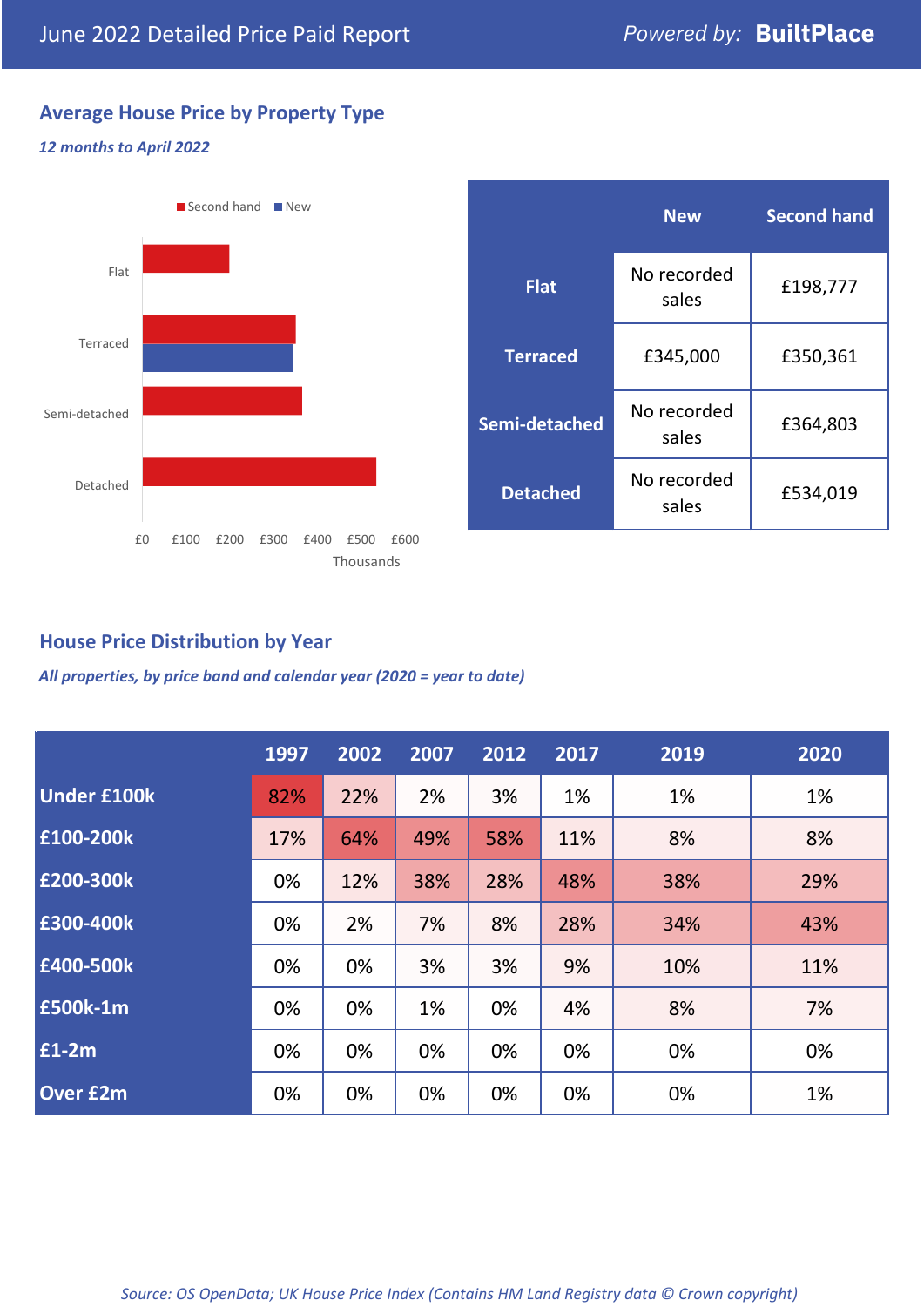# **Transactions (February 2022 data)**

*Annual Transactions, Indexed (2001-05 average = 100)*



There were 1,506 transactions in Crawley during the 12 months to February 2022. This is 69% of the average from 2001- 05 and suggests activity is significantly below pre-downturn levels.

Transactions in Crawley have fallen by 9.3% since 2014, compared to changes of -9.9% for South East and -7.7% for England.



#### *Cash and New Build Sales as % of Total, by Year*

*Note: The data on this page EXCLUDES transactions identified as transfers under a power of sale/repossessions, buy-to-lets (where they can be identified by a mortgage), and transfers to non-private individuals - i.e. it comprises only Land Registry 'A' data.*